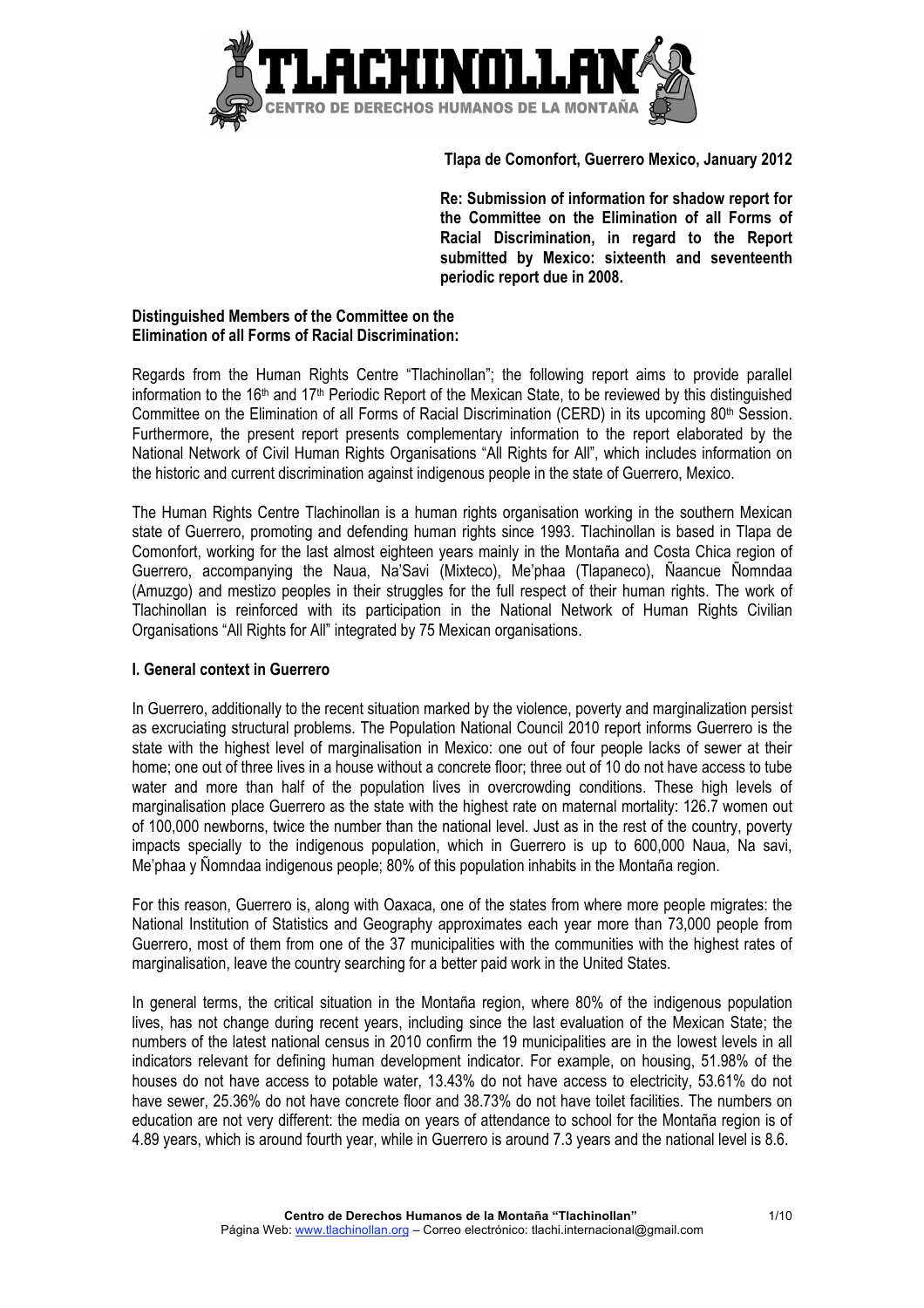The critical situation in the Montaña in Guerrero has been highlighted by the UN Found for Children, which has noticed on the rate on children mortality in municipalities such as Cochoapa El Grande, Metlatónoc, Alcozauca, Tlapa and Chilapa, which is around 89 children out of 1000 newborns alive; while in Mexico is around 28 and 6 on industrialised countries. In particular Cochoapa El Grande, according to the United Nations Development Programme, is the poorest municipality in Mexico, with the highest indicators on misery, malnutrition, lack of access to health and illiteracy, with levels compared to populations in the Sub-Saharan Africa.

This context of extreme marginality has become more complex on recent years due to unforeseen regional dynamics which have become more acute on recent years. The regional context has been modified by the extension of the violence associated with drug-trafficking and militarisation, and with new disputes for territory and natural resources, affecting indigenous communities in the Montaña. In the following section, further information on some of the recommendations formulated by the CERD in its last review to the Mexican Sate in 2006 will be provided.

## **II. Comments on the recommendations of Committee on the Elimination of all Forms of Racial Discrimination [CERD/C/MEX/CO/15] to México:**

*12. While the Committee takes note of the explanations supplied by the State party in relation to the constitutional reforms of 2001 as regards indigenous rights, it regrets that those reforms have not been followed through in practice. The Committee also regrets that the indigenous peoples were not consulted during the reform process.(Art.2)*

#### *The Committee recommends that the State party should put into practice the principles set out in the constitutional reform in relation to indigenous matters in close cooperation with the indigenous peoples.*

*15. The Committee reiterates its concern that indigenous communities have no legal security with regard to land tenure, particularly in the Huasteca region, where the indigenous communities' struggle for recognition of their ownership of land and the granting of titles has resulted in dozens of deaths over the past three decades. (Art.5 (d)(v))*

*The Committee reminds the State party of its general recommendation 23 on the rights of indigenous peoples, in particular paragraph 5 which calls on State parties to recognize and protect the rights of indigenous peoples to own, develop, control and use their lands and territories. The Committee also recommends that the State party should ensure the effective implementation of the programme for dealing with hot spots, which is designed to settle conflicts caused mainly by disputes over land ownership. The Committee requests the State party to supply information in its next periodic report on progress made in this area.*

In Mexico it is still pending a constitutional reform, which endorses all demands of the indigenous people, expressed in the San Andres agreements. The Mexican Constitution recognises the right to selfdetermination in the election and exercise of the indigenous people political issues, even though, it does not consider mechanisms to protect this population from state and non state actors looking for exploiting their territory, under the false arguments of development and benefits from megaprojects. The only legal framework which protects the territory of indigenous people in Mexico are the Constitutional Article 27 and the Agrarian Law; as the Mexican State does not consider the natural resources in indigenous territory the historic heritage of these people, of the as it is established on international conventions, limiting the population's legal relationship with its territory is limited to temporal occupation contracts.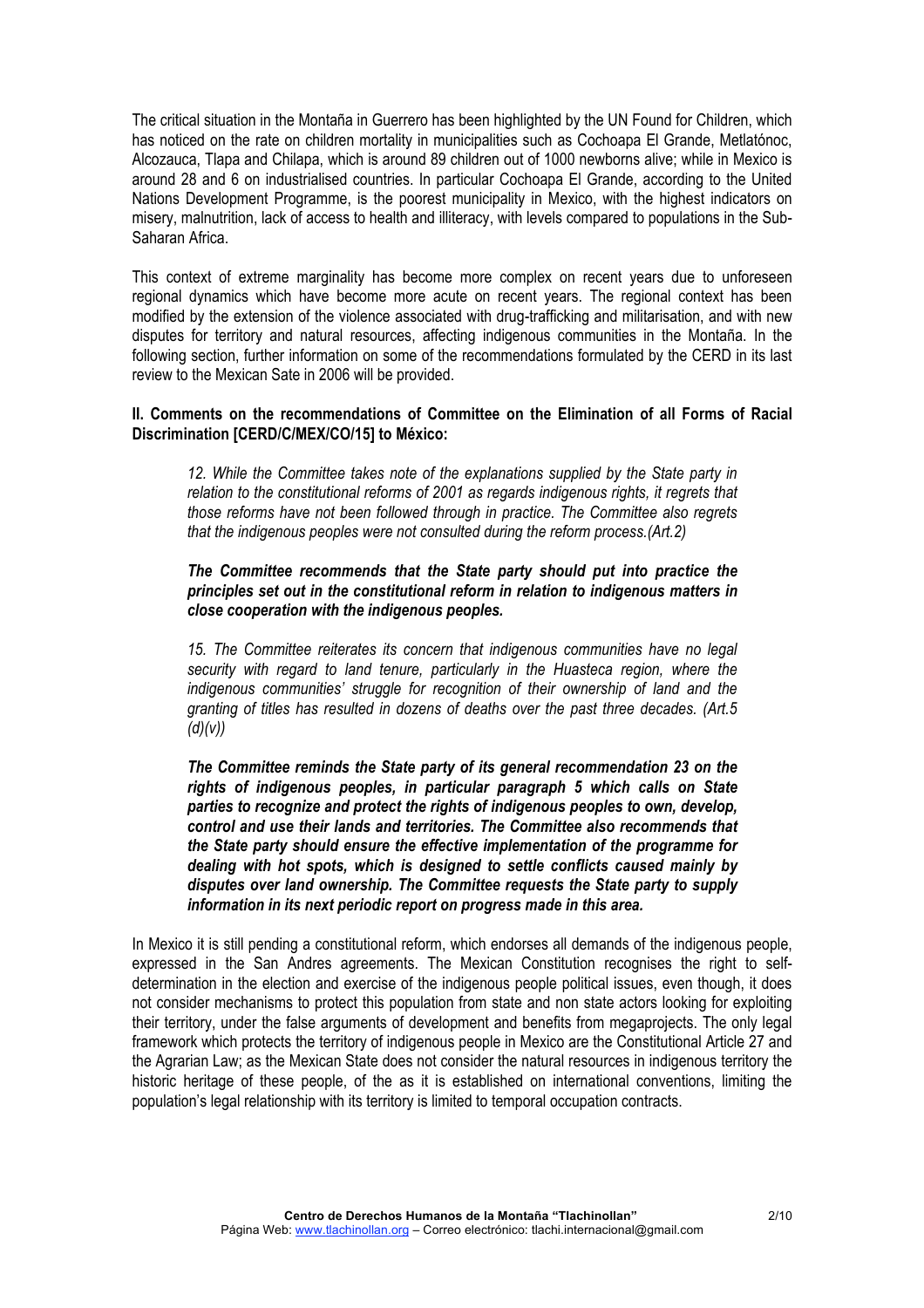The Agrarian Law establishes companies need the consent of General Assemblies from the *Ejido* and Community lands to temporary occupying their lands but not to exploit their water and mining resources, as this is a State right, implying the control and displacement of the communities inhabiting the indigenous territories. The Assemblies are the highest decision-making organ in the agrarian lands, which might sign or reject agreements, impeding temporary the companies to enter to their territories for exploring or exploiting the metal deposits, without annulling the concessions, which remain active.

The remarkable rise on mining concessions granted to private entities which attempt to exploit natural resources from the subsoil through damaging techniques of "open pit mining" is one of the highest concerns. Tlachinollan has documented that from 2005 – 2010 the Federal Government granted in mining concessions for more than 50 years, around 200 thousand hectares of the indigenous territory in the Montaña and Costa Chica region.

The concessions were granted to multinational companies for exploration and exploitation open-pit mining activities, without having previous, free and informed consent from the population; even though Article 2 of the Mexican Constitution establishes the preference right of indigenous people to enjoy the usufruct of the natural resources in their territory and contrary to what it is established by international standards, such as 169 ILO Convention, the UN Declaration on the rights of indigenous people and the norms and jurisprudence of the Inter-American System of Human Rights on the subject.

The lack of mechanism to demand territorial rights and of legal protection are an obstacle for the agrarian lands and indigenous communities to defend their territory, as the mining promoters enter to their communities imposing their actions, with the consent and complicity of the Mexican government, through its institutions such as the Agrarian Ombudsman (Procuraduria Agraria1), the Economy and Social Development Ministries. These institutions, through misinforming the communities, pretend to convince the population to give away their lands and alienate its natural resources through agreements of temporal occupation for small economical benefits, salary based employments, and uncertain promises of a better future and even conditioning governmental programmes.

During this process is very common to document buying out and coercion of *ejido* and community lands authorities and local leaders, through the distribution of presents and uncertain promises, promoting the breakdown of the community consensus and downgrading the agrarian lands as a collective subject. When the agrarian community overpass these coercive methods, the governmental authorities in some cases have initiated legal process and threats against the community, promoting collective uncertainty and fear, cancelling projects or programmes for the communities, disregarding the local authorities, repressing and pointing those who are defending their territory as enemies of the progress; generating divisions and damaging the social fabric of the community, which in many cases are already confronted by internal disputes, especially by land delimitation conflicts.

In the Montaña, Costa Chica, Central and Tierra Caliente regions of Guerrero increased mining concessions and the implementation of mega projects of exploration and exploitation of minerals is exacerbating social tensions and environmental costs, creating conflicts and territorial claims.

<sup>1</sup> The Procuraduria Agraria has ts two main functions: to supervise that due process is followed in applying the procedures outlined in the agrarian law; and to fulfill an ombudsman function in which it is charged to actively represent and defend ejidatarios, comuneros and other agrarian subjects such as small land owners, ejidos, comunidades, avecindados, and agricultural wage laborers. To fulfill this function effectively, a civil service structure that provides paralegal assistance (visitadores) and lawyers to the social sector was established.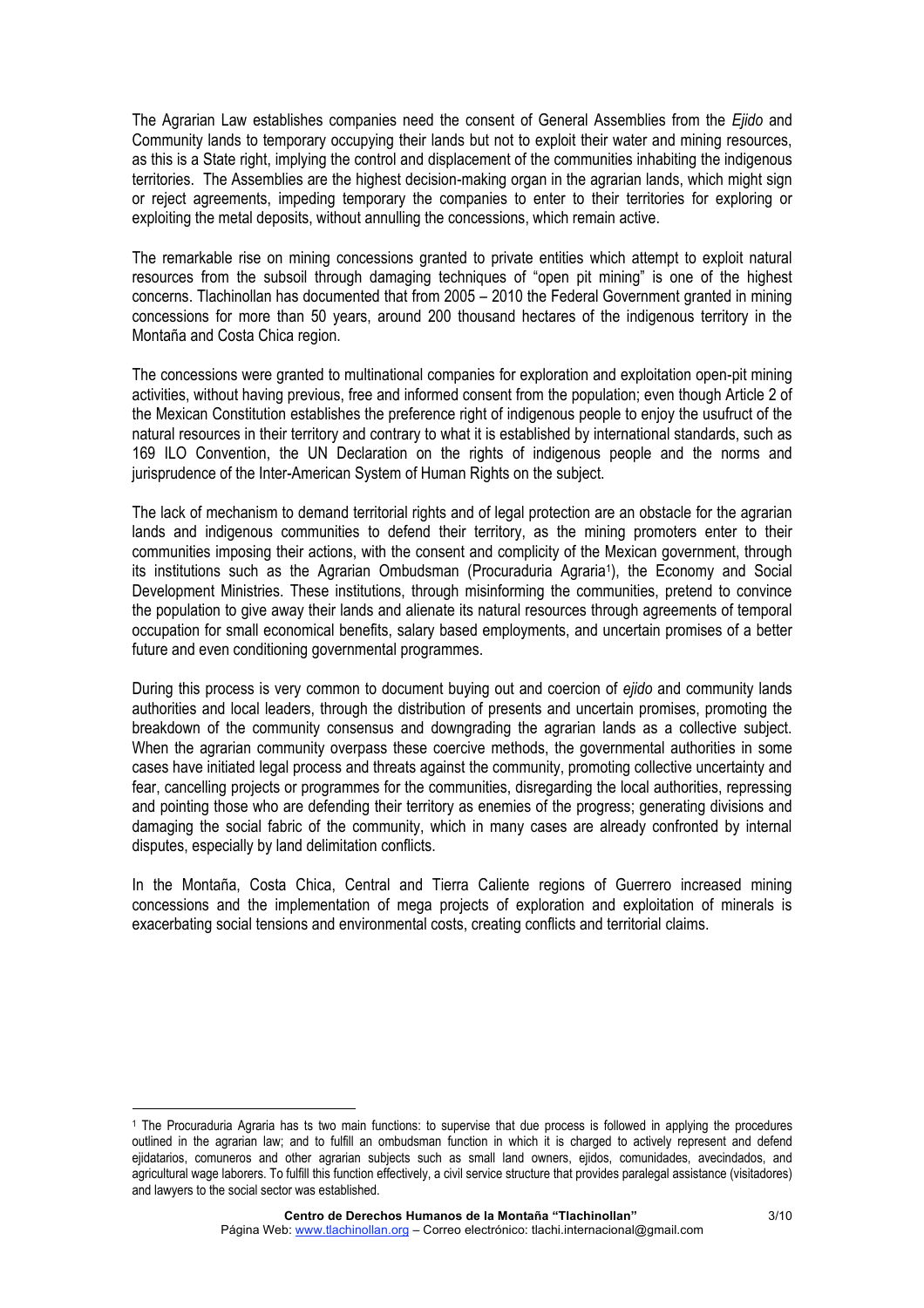These conflicts often have as background, deception by private contractors, and the lack of consultation and ransack of not only land and minerals, but water, forests. Contrary to what the State informs in his latest report, during the last two years at least, the conflicts in the Costa – Montaña region of Guerrero between the following agrarian lands have intensified and not diminished:

| <b>Agrarian Lands</b> | <b>VS</b> | <b>Agrarian Lands</b> |
|-----------------------|-----------|-----------------------|
| Alacatlatzala         |           | Coatzoquitengo        |
| Malinaltepec          |           | Alacatlatzala         |
| Ocuapa                |           | Tlacoapa              |
| Coyul                 |           | Cochoapa el Grande    |
| Zitlaltepec           |           | <b>Buena Vista</b>    |
| Tierra Colorada       |           | Tilapa                |
| Colombia de Guadalupe |           | Tilapa                |
| lliatenco             |           | Tilapa                |
| Zapotitlán Tablas     |           | Acatepec              |
| Huexuapan             |           | San Vicente Zoyatlan  |
| Terrero Venado        |           | San Pedro Cuitlapan   |
| Tenamazapa            |           | Tlacoapa              |
| Marquelia             |           | General Rodríguez     |
| Jicayan de Tovar      |           | Jicayan (Oaxaca)      |

*13. The Committee expresses concern at the failure to implement article 10 of the Law on Linguistic Rights of Indigenous Peoples under which indigenous persons are entitled to use interpreters in the administration of justice. (Art.5 (a))*

## *The Committee, bearing in mind General recommendation 31 (Section B, paragraph 5e), recommends that the State party should guarantee the right of indigenous peoples to use interpreters and court-appointed defence counsel who are familiar with the language, culture and customs of the indigenous communities.*

The Mexican government has attempted to reform a series of legislation to protect indigenous languages, for example, the mentioned "*Law on Linguistic Rights of Indigenous Peoples under which indigenous persons are entitled to use interpreters in the administration of justice"* establishes 62 indigenous languages as national languages. In addition, article 10 of this law, establishes that indigenous persons are entitled to use interpreters in the administration of justice; however these laws remain rather symbolic and have not been properly implemented.

"While the law requires that translation services from Spanish to indigenous languages be available for the accused at all stages of the criminal process, this is generally not done in practice. The indigenous populations of Guerrero and Oaxaca are particularly vulnerable to this violation of their rights due to the lack of translators and the disproportionately high number of different indigenous languages spoken in this region"2. Even the Mexican authorities accept that "the lack of funds to procure translators undermined the justice system's ability to implement the legislation and has continued to exacerbate the indigenous communities' lack of faith in the criminal justice system"3. Moreover, in the report for the 2009 UPR the State has acknowledge that "Mexico still faces the difficult task of effectively providing counsel and

<u> Andreas Andreas Andreas Andreas Andreas Andreas Andreas Andreas Andreas Andreas Andreas Andreas Andreas Andreas</u>

<sup>2</sup> Bar Human Rights Committee of England and Wales. Recalling the Rule of Law: Report of the lawyers' delegation to Mexico A report on the protection of human rights defenders and the rule of law in the states of Guerrero and Oaxaca, Mexico, July 2010 p. 22.

<sup>3</sup> *Ibid*. Interview with the Town Mayor of Tlapa, Guerrero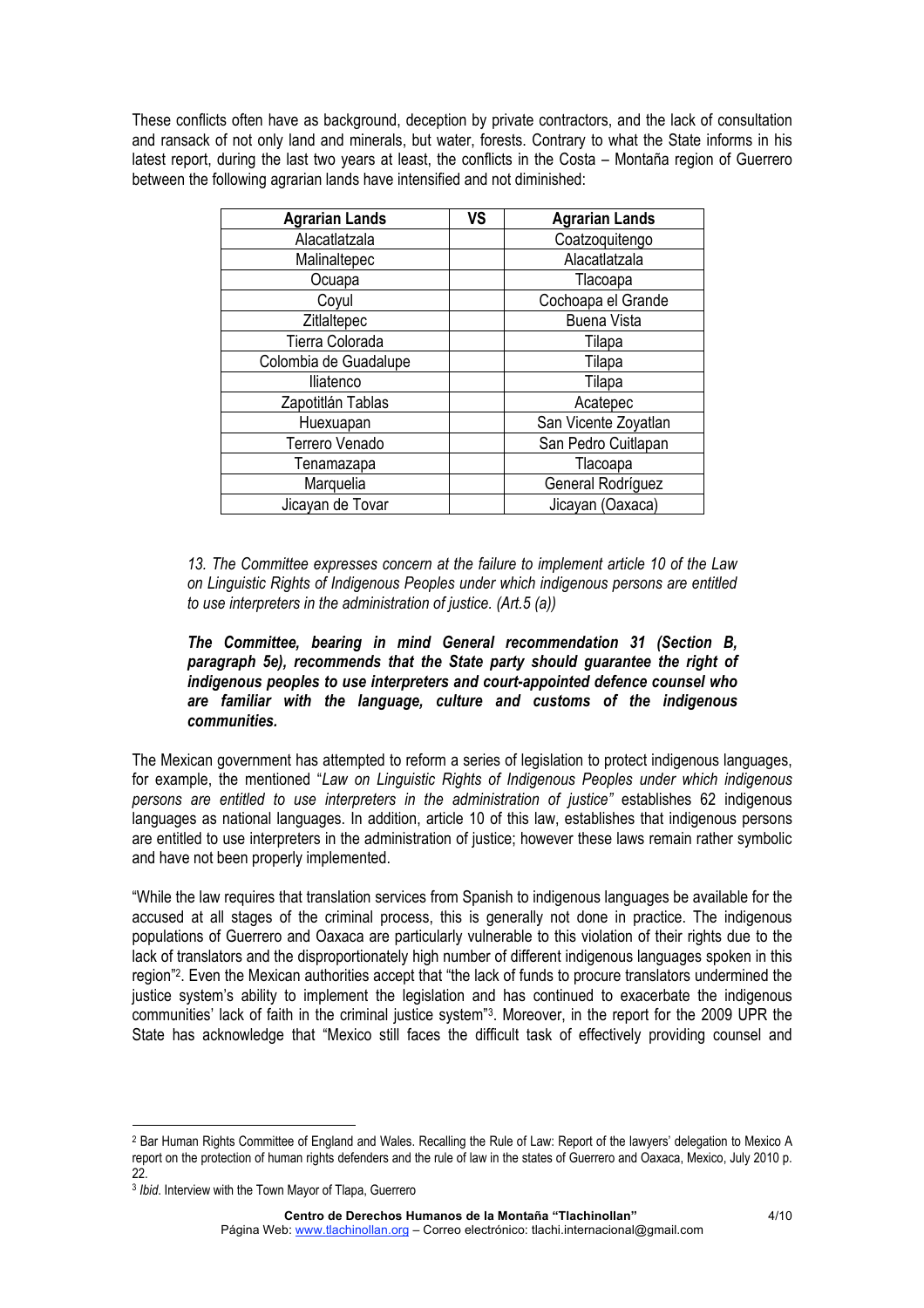qualified translators and interpreters for all trials and procedures in which indigenous language-speakers are a party" 4.

This situation generates that some indigenous persons who are going through a criminal process and who cannot speak Spanish are sometimes completely ignorant on the status of their cases and are forced to sign papers which incriminate them without fully understand them. For example in the case of Raúl Hernández, who was imprisoned for more than 2 years for a crime he did not committed, when initially interviewed by the police, was not allowed to speak in his indigenous language.

On 17th April 2008, five indigenous human rights defenders from the Organisation of the Me´phaa Indigenous People were arrested: Raúl Hernández Abundio, Manuel Cruz Victoriano, Orlando Manzanarez Lorenzo, Natalio Ortega Cruz, and Romualdo Santiago Enedina. They were arrested at a military checkpoint, which included members of the Mexican army, the Federal Bureau of Investigations, the Federal Preventative Police, the Ministerial Police from Guerrero State, the State Preventative Police and the Municipal Preventative Police in Tecruz community, located in Ayutla de los Libres, Guerrero. The same day, they were presented before the Judge Alfredo Sánchez , Mixed First Instance Judge in Allende Legal District, based in Ayutla de los Libres, Guerrero.

The Attorney General´s Office of Guerrero and Judge Alfredo Sánchez, accredited probable responsibility for the murder to 15 members of the OPIM, despite the fact that the only evidence against them were the declarations of two witnesses who did not even see the crime. The decision was based purely on suspicions, violating the principle of the presumption of innocence.

On 28th April, the Mixed First Instance Judge, Alfredo Sánchez Sánchez, ordered preventive detention of the five indigenous men. Subsequently, an attempt was made to impose a lawyer to "defend" the five prisoners, when it is a fundamental right of prisoners to choose their legal representative. When the five members of the OPIM wanted to make their preliminary statements in writing, the judge refused it, arguing that they were written is Spanish and not Me'phaa; an unjustified argument given that the Guerrero state code of legal proceedings establishes under article 12 that Spanish will be used within legal proceedings in the courts in Guerrero and a translator will only be requires when documents are presented in different languages. However, this does not mean that a statement is inadmissible when produced in Spanish, just because the person who signs it speaks another language.

It was not until 15th May that they were able to make a verbal statement and even then, the Judge tried to impose Romualdo Remigio upon them as an interpreter, in spite of the fact that he is one of the people who participated in fabricating the crime, meaning that he was likely to falsify the facts. The five men were declared Prisoners of Conscience by Amnesty International in November 2008.

On 7th July 2008, the prisoners turned to the federal justice system to request an injunction against the preliminary detention order issued by the Mixed First Instance Judge. On 15th October 2008, the Eighth District Judge in Guerrero State, Livia Lizbeth Larumbe Radilla, granted the injunction to four of the five prisoners from the OPIM, who had been accused of being intellectual authors of the crime (Manuel Cruz, Orlando Manzanares, Natalio Ortega and Romualdo Santiago). She ruled that the evidence presented during the process did not implicate them in the crime and therefore she ordered their release. In the case of Raúl Hernández, the Judge denied him the injunction against the preventive detention order because he had been accused of material authorship of the crime.

Raúl was imprisoned for more than 2 years; during his time in prison, Raúl received visits in jail for support and demanding his freedom, including the visit of the Special Rapporturships for Freedom of Expression of the Inter- American System and of the United Nations<sup>5</sup> on August 2010. Mr. Frank La Rue told Raúl

<sup>4</sup> National report submitted in accordance with paragraph 15(A) of the annex to Human Rights Council resolution 5/1, 10 November 2008 (A/HRC/WG.6/4/MEX/1) para 120.

<sup>5</sup> See. CIDH Special Rapporteur of Freedom of Expression. 2011, Special Report on Freedom of Expression in Mexico, 2010. Report of the Special Rapporteur on the promotion and protection of the right to freedom of opinion and expression, Mr. Frank La Rue. Visit to Mexico. 10 May 2011. A/HRC/17/27/Add.3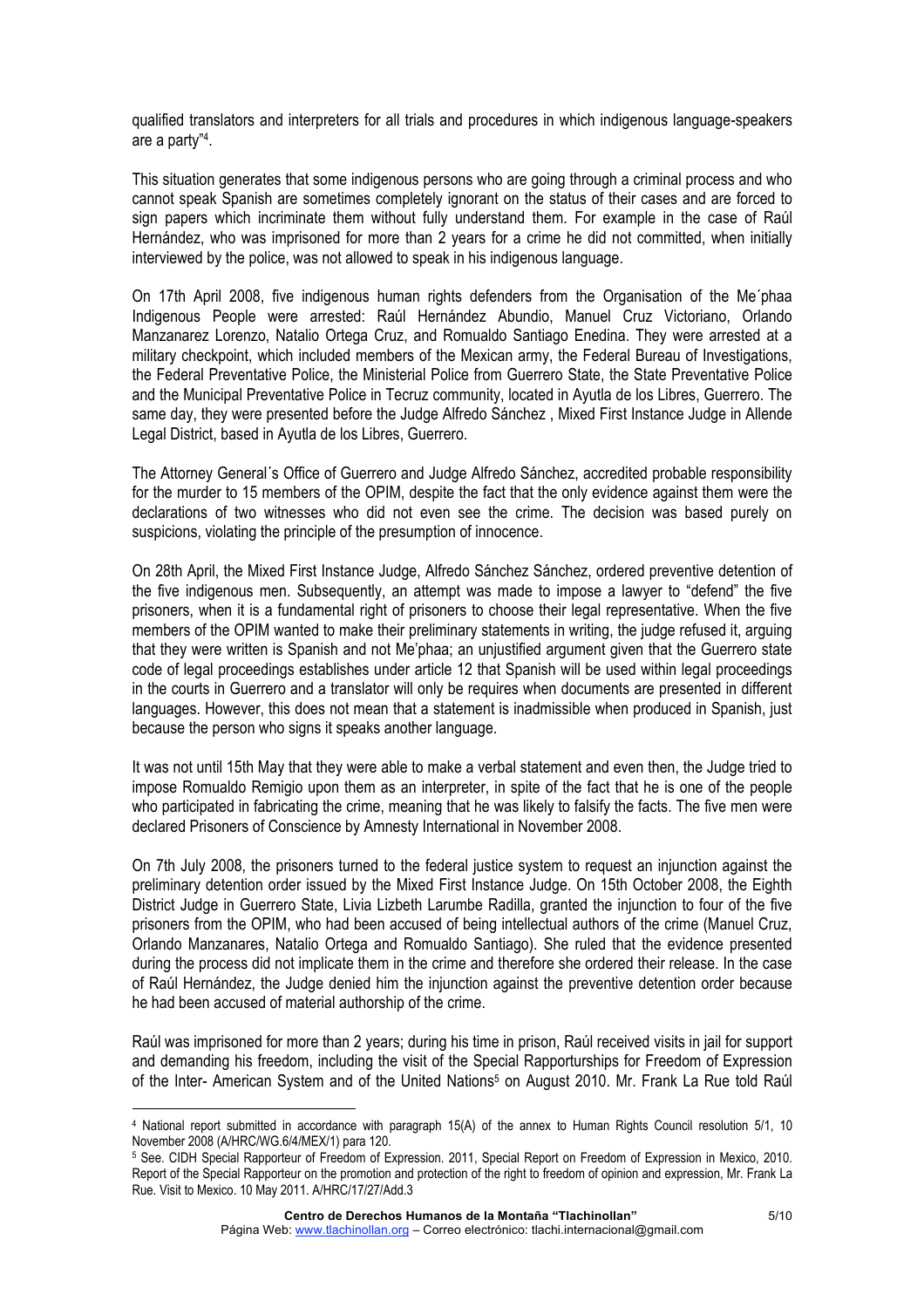Hernández that there was no doubt that his imprisonment was a "great injustice" and as Special Rapporteur added "*I give special importance to the freedom of expression of indigenous people, because they have the legitimate right to organise themselves and raise their voice*".

Three days after this statement, on 27 August 2010, the Mixed First Instance Judge in Allende Legal District ordered the absolute freedom of the human rights defender Raúl Hernández Abundio, after dictating an absolutory sentence in which he was declared "not guilty nor criminally responsible" for the crime of homicide of Alejandro Feliciano García in 2008. The Public Prosecutor presented an appeal to the sentence before the Supreme Tribunal of Justice in Guerrero, which confirmed the decision of the First Instance Judge. Raúl has returned to his community in Camalote and reintegrated to his activities as an active member of OPIM.

*14. The Committee notes with concern that under Article 2, section VII of the Constitution, the right of the indigenous peoples to elect their political representatives is limited to the municipal level. (Art. 5(c))*

# *The Committee reminds the State party of article 5 (c) of the Convention, and recommends that it should guarantee in practice the right of the indigenous peoples to participate in government and in the management of public affairs at every level.*

In the context of participation in their political life and practice in government of indigenous people, in the Costa Chica region of Guerrero, the Nn'anncue Ñomdaa people has go through a series of repressive actions in response to their will to exercise their right to self-determination. The Xochistlahuca (Suljaa') municipality, located in the South of Mexico, Costa Chica region of Guerrero state, has 23 thousand inhabitants; 95% of the population are indigenous Nn'anncue Ñomndaa people. Suljaa', the name of the municipality in Nn'anncue Ñomdaa, is at the heart of a project which vindicates the Nn'anncue Ñomndaa people's identity as indigenous people and their right to self-determination, in response against the authoritarian local cacique power group, supported by the Institutional Revolutionary Party (PRI).

During the last ten years, human rights defenders Nn'anncue Ñomndaa have focused their efforts on defending their traditional community decision-making process and election of authorities. Reacting to the imposition of non-traditional authorities, in 2001 they took the Major's Office and established a government with their traditional authorities, elected by the community. These traditional authorities lead decisions on issues of impartation of justice, health, education, promotion of women's rights, among others. In addition, on 20 December 2004, "Ñomndaa Radio" was created as community media, functioning as a mean to promote their culture, customs and tradition; today, it is the only one that broadcast in an indigenous language in the region.

Since the beginning Ñomndaa Radio, "*La Palabra del Agua*" (the word of water), has suffered different attempts of closure and seizing their equipment from the Communications and Transportation Ministry (SCT), members of the Armed Forces and from the Public Security Ministry (SSP). Furthermore, members of the Board of Directors of the Radio have been unjustly criminalised and harassed, through detentions and judicial processes, which only prove the collusion of powers and the lack of an impartial and autonomous judicial system.

On 10 September 2010, Judge Derly Arnado Alderete Cruz, of the Lower Chamber in Ometepec, Guerrero, pronounced a sentence condemning Genaro Cruz Apóstol, Silverio Matías Domínguez and David Valtierra Arango, Nn'anncue Ñomndaa indigenous defenders of the traditional authorities of Xochistlahuaca and members of the Ñomndaa Radio, to three years of prison and a fee of 1,753 pesos. The sentence marked the end of an irregular legal process through all the justice system started in 2004, in which all of the defendants were accused of deprivation of freedom of Narciso García Valtierra.

<u> 1989 - Johann Barn, amerikansk politiker (d. 1989)</u>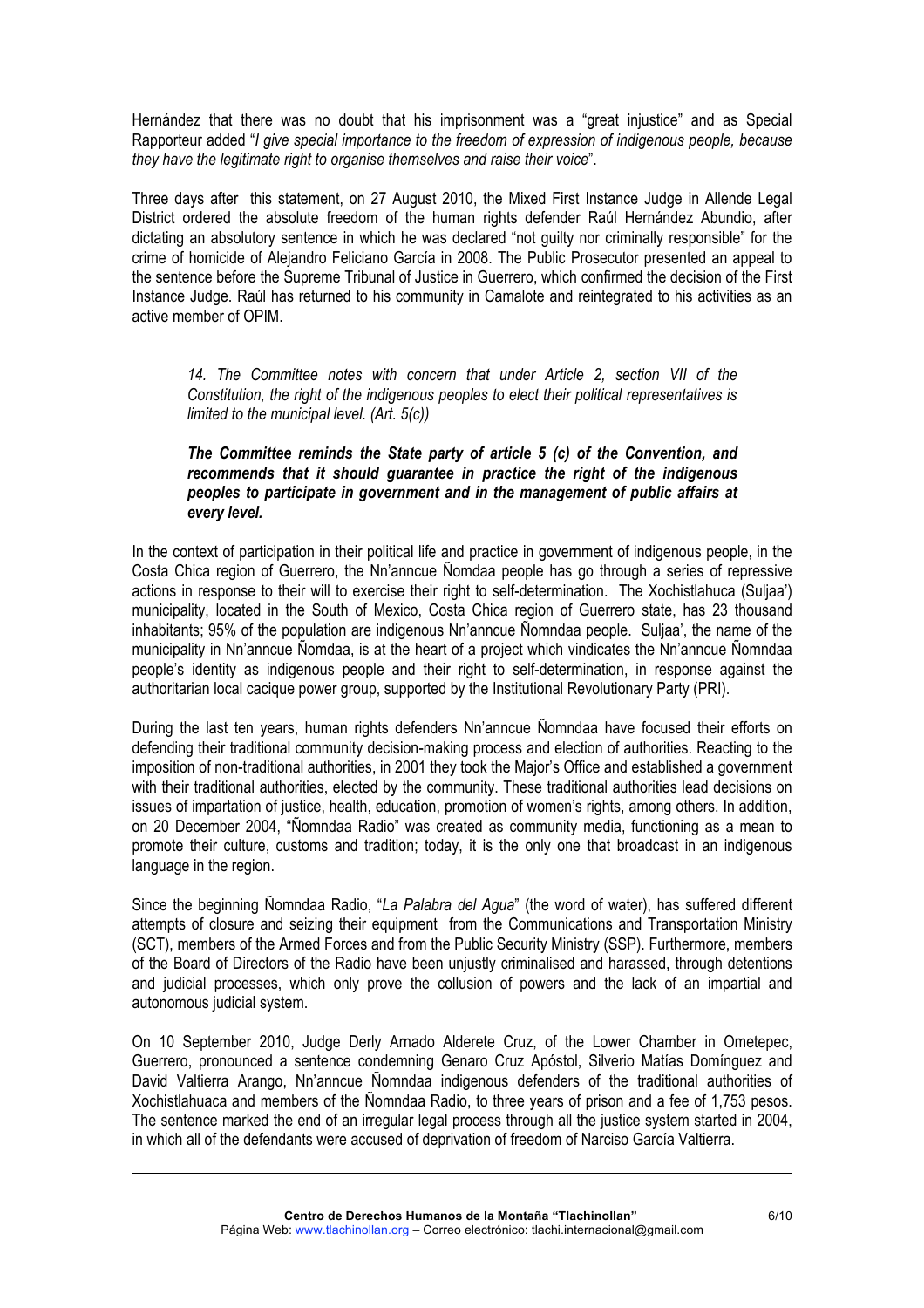This accusation originates from a Community Assembly in Xochistlahuaca in May 2004, where all the assembly members, under their customs and traditions norms, requested Mr. García to stop invading and selling 12 fields of communal use of the *ejido* (a form of politically-established land ownership). When Mr. García reacted with violence, the Assembly decided, according to their customs and traditions, to keep him under custody of the Traditional Authorities; after 24hours, Mr. García recognised his fault and was liberated. Nevertheless, in the aftermath, this became a lawsuit exclusively against Genaro Cruz Apóstol, Silverio Matías Domínguez and David Valtierra Arango.

In response to the sentence, on 27 September 2010, the defence, lead by Tlachinollan Human Rights Centre, interposed an appeal to the sentence, which was admitted and then heard on 21 February 2011, when the grievances were presented formally. The complaints presented by the defence show that the sentence was dictated without any solid proof that the defendants participated in the events; moreover, it was exposed that proofs were manipulated, when witnesses accepted that during the process the public prosecutor dictated them their declarations. Furthermore, Mr. García accepted that he did not know the defendants and that these did not deprive him of his freedom.

The defence also noticed that the Judge sanctioned conducts, which could not be imputed to the defendants. In reality the events developed from a collective sanction imposed by a general indigenous assembly, according to their customs and traditions, exercising their collective rights as indigenous people and without any solid proof that this had the purpose to attempt against the integrity of Mr. García. It was highlighted, that international and national standards on indigenous people's rights to use their community normative systems to solve conflicts within their communities were completely disregarded.

Notwithstanding, the Judge formulated in his sentence discriminatory expressions based on the ethnicity of the defendants; affirming that Nn'anncue Ñomndaa people are "*in general, distrustful, aggressive and vengeful*". This kind of expressions from a civil servant of the judiciary show how the decision is based on deep-rooted discrimination against the indigenous people.

Furthermore, it is important to contextualise, that the same Judge who decided against these indigenous rights defenders, simultaneously exonerated a person -member of the cacique power group of the region against which the traditional authorities of Xochistlahuaca and Ñomndaa Radio organised, who is responsible of attacking Silverio Matías, causing the lost of his eye; showing the impartiality of the judge, in addition to the rooted discrimination on the decision.

On 22 March, the Upper Chamber of the Guerrero State Tribunal (TSJ Guerrero) decided on the criminal case I-88/2011 in favour to the freedom of the human rights defenders David Valtierra Arango, Genaro Cruz Apóstol and Silverio Matías Domínguez after being accused of illegal deprivation of freedom.

*16. The Committee remains concerned at the situation of migrant workers who originate principally from indigenous communities in Guatemala, Honduras and Nicaragua, particularly as regards women, who are victims of such abuses as long working days, lack of health insurance, physical and verbal ill-treatment, sexual harassment, and threats that they will be handed over to the migration authorities because they are undocumented. (Art.5 (e) (i)*

*Bearing in mind general recommendation No. 30 on non-citizens, the Committee recommends that the State party should ensure the proper Implementation in practice of programmes for migrant workers, such as the Programme of Documentation for the Legal and Migratory Security of Guatemalan Farm Workers, the Regularization of Migration Programme, the Programme for upgrading migrant holding centres, the Plan of Action for Cooperation in Migratory Matters and Consular Protection with El Salvador and Honduras and the Agricultural day labourers' programme. The Committee calls on the State party to include in its*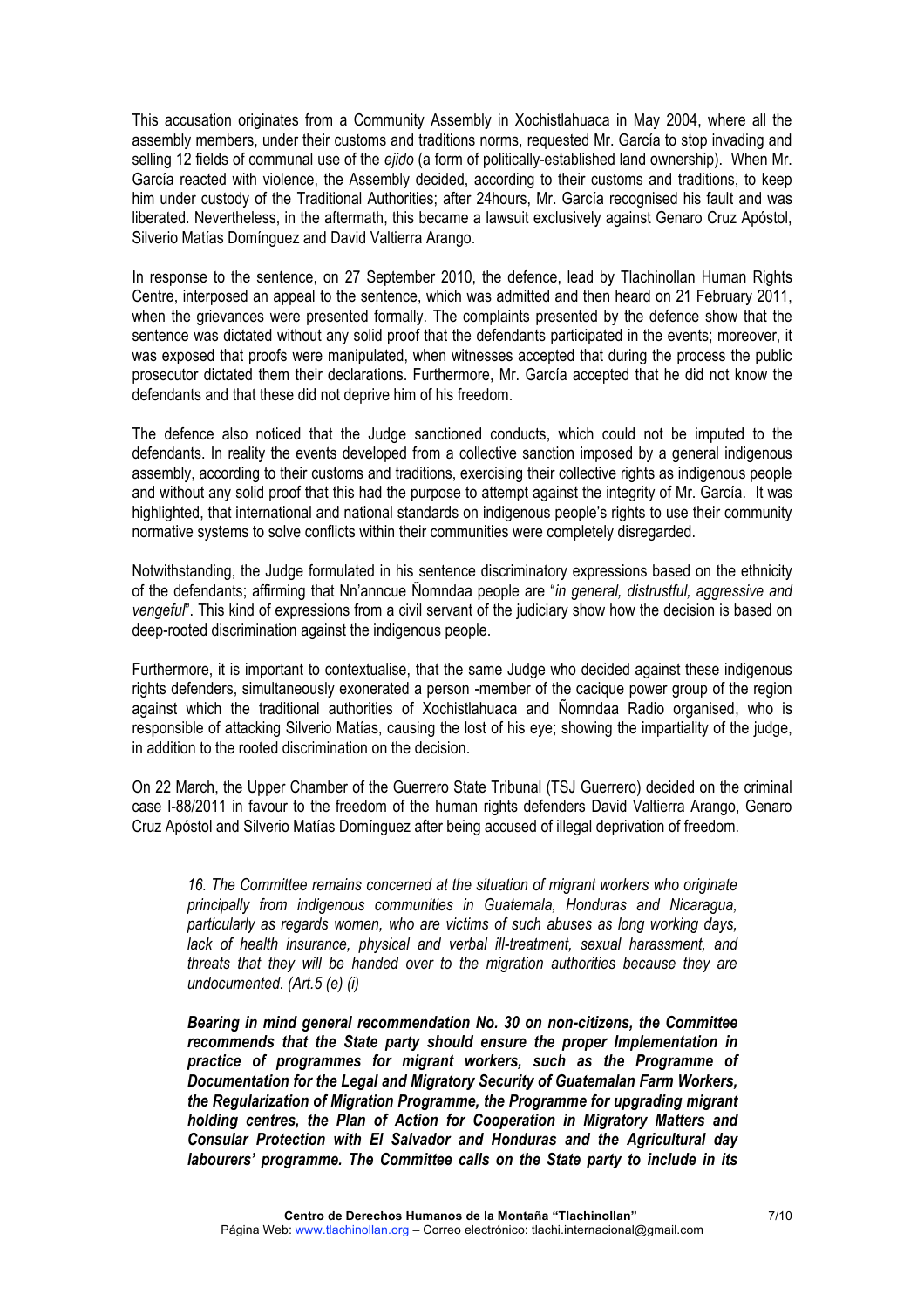## *next periodic report information on progress made in relation to the situation of migrant workers in the State party.*

Notwithstanding the Recommendation by the Committee focuses on migrant workers from Central America, the truth is that the terrible labour conditions and abuses suffered are shared by the indigenous population from different entities in Mexico, especially from states such as Guerrero, Oaxaca, Chiapas and Veracruz. A large number of indigenous population from these states work as seasonal agricultural workers and constitute a large number of the internal migration within Mexico, mostly devoted to the harvest of tomatoes and apples, among other crops, in the northern states of Sinaloa, Sonora, Coahuila, and others. These internal migrants, whose number is estimated at up to 3.5 million people, mainly indigenous peoples, live on ranches or agricultural fields for several months at a time and rotate according to the needs of each season under deplorable working conditions, health standards, housing, transport and education that have been registered as inferior to international standards<sup>6</sup>.

It is important to note that most of the population migrating from their communities of origin does it because of the poverty conditions in which they live, as mentioned in the general context, which force entire villages to make the decision to migrate: survival is the main reason. Thus, entire communities of indigenous people have to leave their homeland to go and look for a job which enables them to feed their families. This choice becomes a way of life, which triggers a series of human rights violations during the entire process, from coming out until they return to their communities, which show structural faults and deep-rooted discrimination and racism against indigenous people, as well as the failure of the State to take the necessary measures to ensure respect for human rights. This scenario shows the lack of corporate and State responsibility in order to monitor labour conditions and benefits which should be provided to all agricultural workers.

Guerrero has the first rank nationwide of internal migration. The first explanation for this phenomenon has to do with the high rate of exclusion prevailing in the state; according to the National Commission for the Development of Indigenous Peoples (CDI), 73.9% of municipalities with indigenous people are not capable of providing alternative employment for its population, mostly in naua, na savi and me'phaa.

Guerrero has the most marginalised regions across the country. According to the Ministry of Social Development (SEDESOL) out of the seven regions comprising the state, three are those with the highest annual rates of migration of seasonal agricultural workers: the Mountain region, Central and Costa Chica (mainly Ometepec municipality). In a context of "high marginalisation", indigenous families are perceived as highly profitable labour- workers being the cheapest in the rural labour market.

In Guerrero, over the past 13 years, 388 000 agricultural workers from rural and indigenous areas have migrated, mainly to the north-western states like Sinaloa, Sonora, Baja California, Baja California and Chihuahua7. There are more than 500 indigenous communities expelling yearly large contingents of agricultural workers.

Since 2006, Tlachinollan, based on records of the Council of Agricultural Workers of the Montaña, has documented the migration of more than 32 thousand agricultural migrant workers from the Montaña region. Only during the 2010-20101 High Season of Migration, which goes from September to January, there were a total of 7, 358 migrant agricultural workers where registered, out of which 3,858 were men and 3,500 women; out of these 3,309 were younger than 15 years old and 459 were children from zero to one year old. Tlachinollan has identified that out of the 19 municipalities in the Montaña region, at least 8 (Metlatónoc, Cochoapa el Grande, Tlapa de Comonfort, Copanatoyac, Atlixtac, Xalpatláhuac, Alcozauca and Atlamajalcingo del Monte) expulse a large number of migrant workers. About 322 indigenous communities in these towns every year families recorded massive outflows of agricultural workers.

<u> Andrew Maria (1989)</u>

<sup>6</sup> Report of the Special Rapporteur on the human rights of migrants, Mr. Jorge Bustamante. Mission to México. A/HRC/11/7/Add.2 24 March 2009 .

<sup>7</sup> Minister of Social Development, 2009. Comprenhensive Diagnosis on agricultural seasonal workers and their families.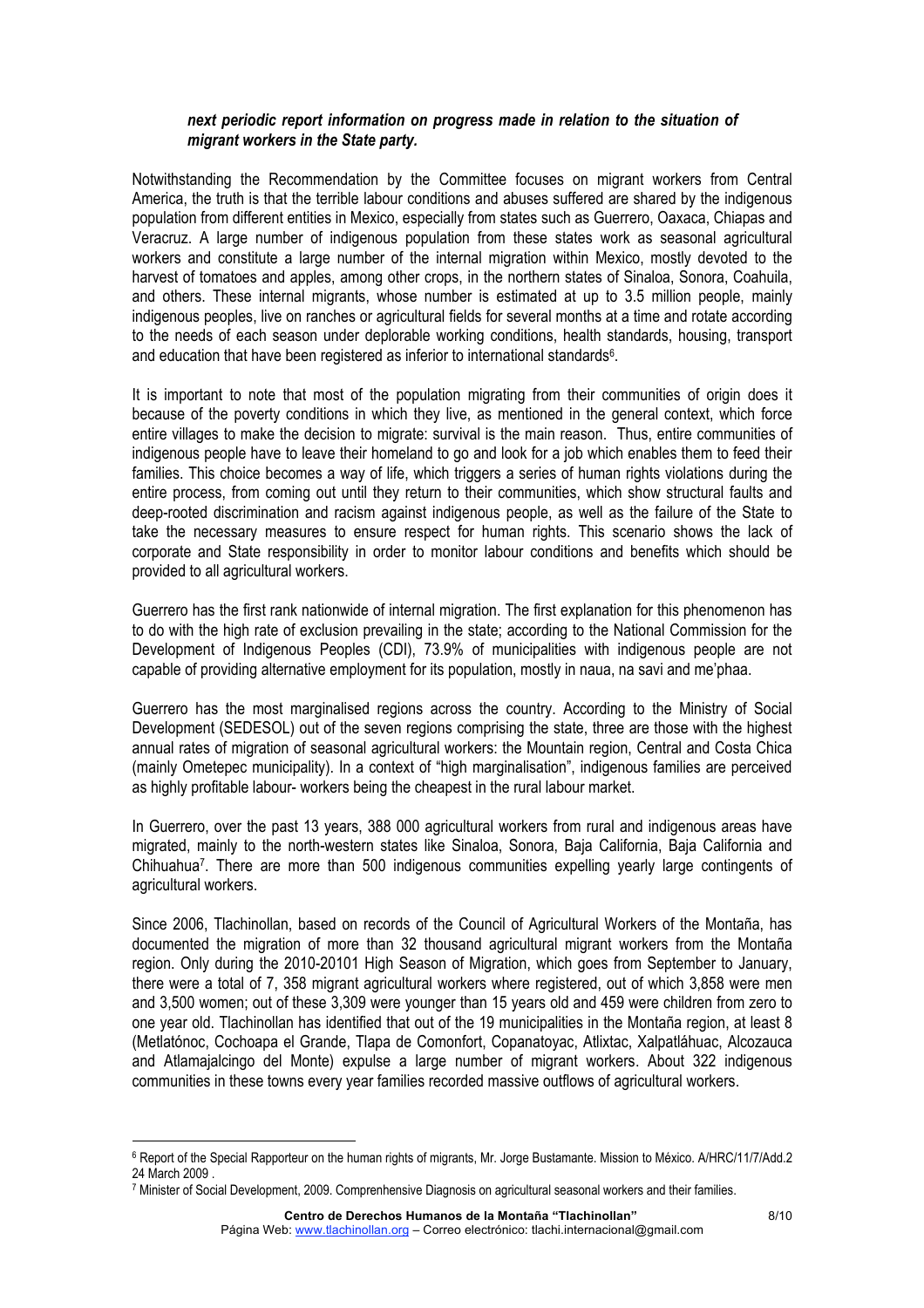These facts and figures are only part of the migration radiography performed not only annually, but even three times a year by the families of indigenous labourers in the region of the Central, Montaña and Costa Chica regions.

The human rights situation of indigenous agricultural from these regions is serious and ignored, both by government authorities and international organisations. It is an invisible population, which vulnerability increases when they do not have the possibility to demand better conditions at work.

The violations of their rights do not happen exclusively in the agricultural fields, but emerge from their places of origin, continuing during the journeys to reach the fields, and carry on in the working areas and on their way back, just as other migrant workers coming from Central American counties.

Tlachinollan has documented in a detailed report<sup>8</sup> multitude of abuses such as unfair dismissals; withholding of wage and documents; excessively long working hours; abuse and discrimination as the seasonal agricultural workers are abundant and cheap labour-force, which force them to accept living under poor feeding, housing and health condition. In most cases, Tlachinollan has documented that violation of the rights of indigenous seasonal agricultural workers from Guerrero occur through negligence or omission of the State, and with its clear knowledge of the situation. The Mexican State has been negligent in implementing administrative, legislative and public policy to prevent these abuses and violations of the rights of indigenous migrants.

This has been constantly pointed out by, different mechanisms for the protection of human rights mechanisms, which have commented on the seriousness of the situation, for example the Committee on Economic, Social and Cultural Rights has expressed concern over poor working conditions of indigenous workers, with emphasis on the situation of women, who are ill or unpaid, or working deprived of social security benefits or paid vacations, often with contracts as members of a family or completely unpaid9.

In addition, at the end of his visit on June 2011, the Special Rapporteur on the Right to Food, Olivier De Schutter, spoke about the challenge of protecting the human rights of agricultural seasonal workers, which 90% does not have a formal employment contract. Even though the Minister of Labour and Social Protection [STPS] has taken a series of efforts to address this issue in recent years, establishing an interinstitutional coordination mechanism to address the issues raised by the situation of seasonal agricultural workers, the inspection services for labour conditions do not have enough staff and lack capacity - there are 376 inspectors working in the whole country and the number of registered workers has increased significantly since the new strategy was launched. The Special Rapporteur recommended that inspections of labour conditions should be strengthened and existing legal restrictions which forbid unannounced visits to the fields should be abolished immediately. Agricultural seasonal workers and unions in the agricultural sector should be informed of their right to report abuses anonymously to the STPS, as well as to provide an incentive to report such abuse, the employer is in violation of its obligation workers to register must submit to fines and the obligation to pay wages to workers 16<sup>10</sup>.

Despite these recommendations, actions have gone against the waves. A worrying factor is the fact that even though the number of migrant agricultural workers from Guerrero increases, authorities at the state and federal levels have dropped their support, to have restructured their institutions and limited staff dedicated to the care of migrants.

Notwithstanding, the creation of programs, which show the interest of the State to address this situation, Tlachinollan has identified serious deficiencies in them, mainly because these do not address the root problems, which will imply to target the structural issues, which led to the expulsion of indigenous people to become indigenous migrant workers. An immediate priority is to legislate on agricultural seasonal

<u> Andrew Maria (1989)</u>

<sup>8</sup> *See*, Tlachinollan, *Migrar o Morir* [Migrate or Die]: http://www.tlachinollan.org/Archivos/Migrar%20o%20morir.pdf

<sup>9</sup> Concluding Observations of the Commmittee on Economic, Social and Cultural Rights. 9 June 2006. E/C.12/MEX/CO/4. par.

<sup>13-14&</sup>lt;br><sup>10</sup> Special Rapporteur on the Right to Food, Mr.. Olivier De Schutter. Mission to Mexico, 13 -20 June 2011, Final Declaration during the mission.